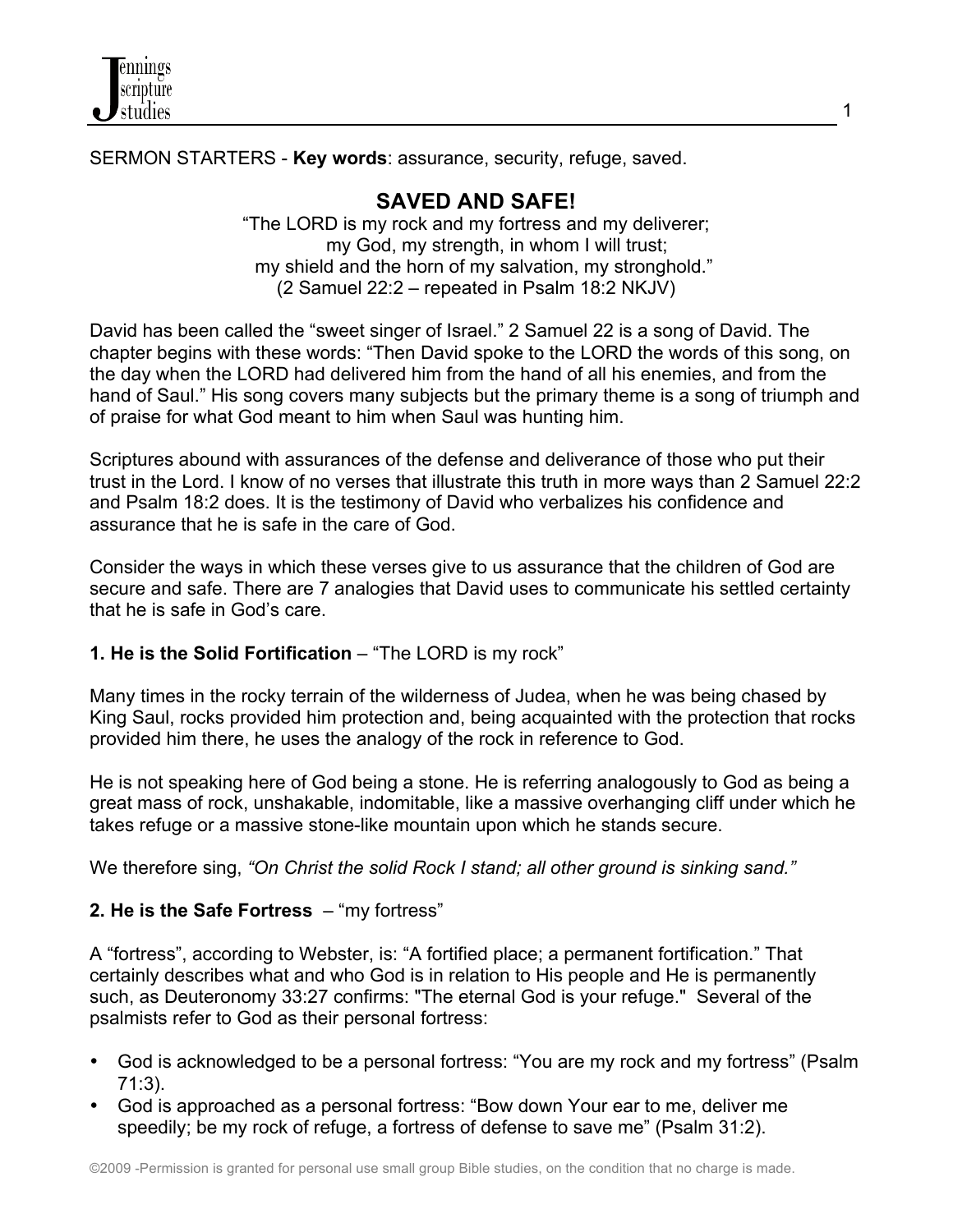

• God is announced to be a personal fortress: "I will say of the LORD, "He is my refuge and my fortress…" (Psalm 91:2).

To Whom do you turn for salvation, safety and solace? Can you sing, *"A mighty fortress is our God, a bulwark never failing?"*

#### **3. He is the Supreme Deliverer** – "my deliverer"

All of us need or will need deliverance from various types of difficulties. Scripture reveals some of the difficulties God's children have experienced and from which God delivered them: He delivered Noah from the flood; the three Hebrews from the fiery furnace; Daniel from the den of lions; Jonah from the whale; Peter from prison; Paul from shipwreck, etc. No emergency is too hard for God.

Here are some of the prayers for deliverance:

- Prayer for deliverance from physical harm: "Deliver me, I pray, from the hand of my brother, from the hand of Esau; for I fear him, lest he come and attack me and the mother with the children" (Genesis 32:11).
- Prayer for deliverance from persecutors: "Deliver me...from those who persecute me" (Psalm 31:15).
- Prayer for deliverance from sins: "Deliver me from all my transgressions" (Psalm 39:8).
- Prayer for deliverance of the poor and needy: "But I *am* poor and needy; yet the LORD thinks upon me. You are my help and my deliverer; do not delay, O my God" (Psalm 40:17).
- Prayer for deliverance from deceitful persons: "Oh, deliver me from the deceitful and unjust man!" (Psalm 43:1)
- Prayer for deliverance from those who commit sin: "Deliver me from the workers of iniquity" (Psalm 59:2).
- Prayer for deliverance from persons who hate: "Let me be delivered from those who hate me" (Psalm 69:14).

Christopher Hitchens, a British American, atheist and author of the book "God is Not Great", published in 2007, died in 2011. He was the major advocate of the New Atheism. He said, "All religious belief is sinister and infantile." He said that he did not "need a crutch and therefore did not need the idea of a God" and that he could "stand on his own two feet and fight his own battles."

There are an increasing number of persons who espouse the idea that William Henley stated in his classic, "Invictus": "I am the master of my fate: I am the captain of my soul." However, I am not one of them! I am a sinner saved by God's grace. I have been delivered from sin's ultimate penalty for I could not deliver myself. Furthermore, I have been delivered many times from situations from which I could not deliver myself because I called upon the Lord Who is my Deliverer!

The apostle Paul testified that God would deliver him: "The Lord will deliver me from every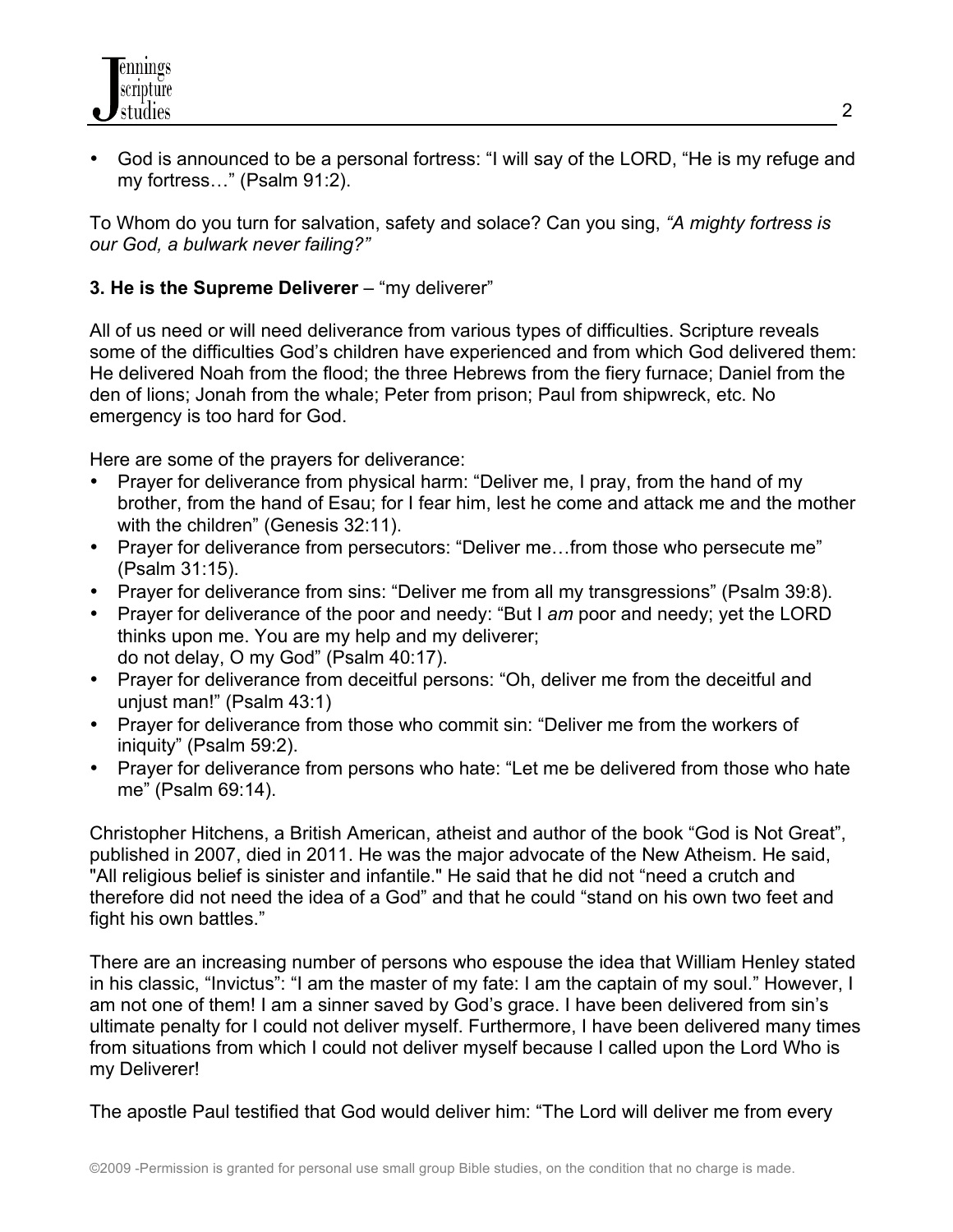evil work and preserve me for His heavenly kingdom. To Him be glory forever and ever. Amen! (2 Timothy 4:18) We who are His can be just as confident that God will deliver us! Therefore, with certainty we can sing:

> *He is able to deliver thee, He is able to deliver thee; Though by sin oppressed, go to Him for rest; "Our God is able to deliver thee."*

**4. He is the Source of Strength** – "my strength, in whom I will trust"

The greatest challenges that we face require a quality and quantity of strength that no one of us possesses within ourselves. We need spiritual strength to overcome the forces of the world, the frailties of the flesh and the foe called the devil. We need moral strength to be victorious in our minds, our emotions and our spirits. We need intellectual strength to win in the conflict being waged by the worldly wise against truth and righteousness. No mere human being is a superman or superwoman. But we have a super-source of strength in the Lord God who is more than sufficient for these things. Remember, "The LORD of hosts is with us; the God of Jacob is our strength. Selah" (Psalm 46:7).

Many say that they believe in God, that He is great and mighty, but they do not trust Him. They are not wise like Solomon for he said, "Trust in the Lord with all your heart, And lean not on your own understanding; In all your ways acknowledge Him, And He shall direct your paths" (Proverbs 3:5,6). Do you want to be blessed? Then trust in the Lord for strength for, "Blessed is the one who trusts in Him!" (Psalm 34:8).

Do not place your full trust in anyone or anything upon this earth but put your trust in God alone Who is the ultimate source of strength—and then sing:

> *"God hath promised strength for the day, Rest for the labor, light for the way, Grace for the trials, help from above, Unfailing sympathy, undying love."*

## **5. He is the Saints Shield** - "my shield"

A shield is a device that serves as a protective cover, guard or screen against danger. Ancient warriors carried a shield on the arm to fend off arrows, spears, etc. This analogy is applied to the guardianship of God in protecting His children.

The sovereign God is our shield. He said to Abraham: -"Fear not, Abram, I am your shield…" (Genesis 15:1). Commentator John Gill of old wrote in commenting on Genesis 15:1 as follows: "Christ is the shield of his people against all their spiritual enemies, sin, Satan, and the world, which being held up in the hand of faith, called therefore the shield of faith, is a security against them."

The sons of Korah testified: "The LORD God is a sun and shield: the LORD will give grace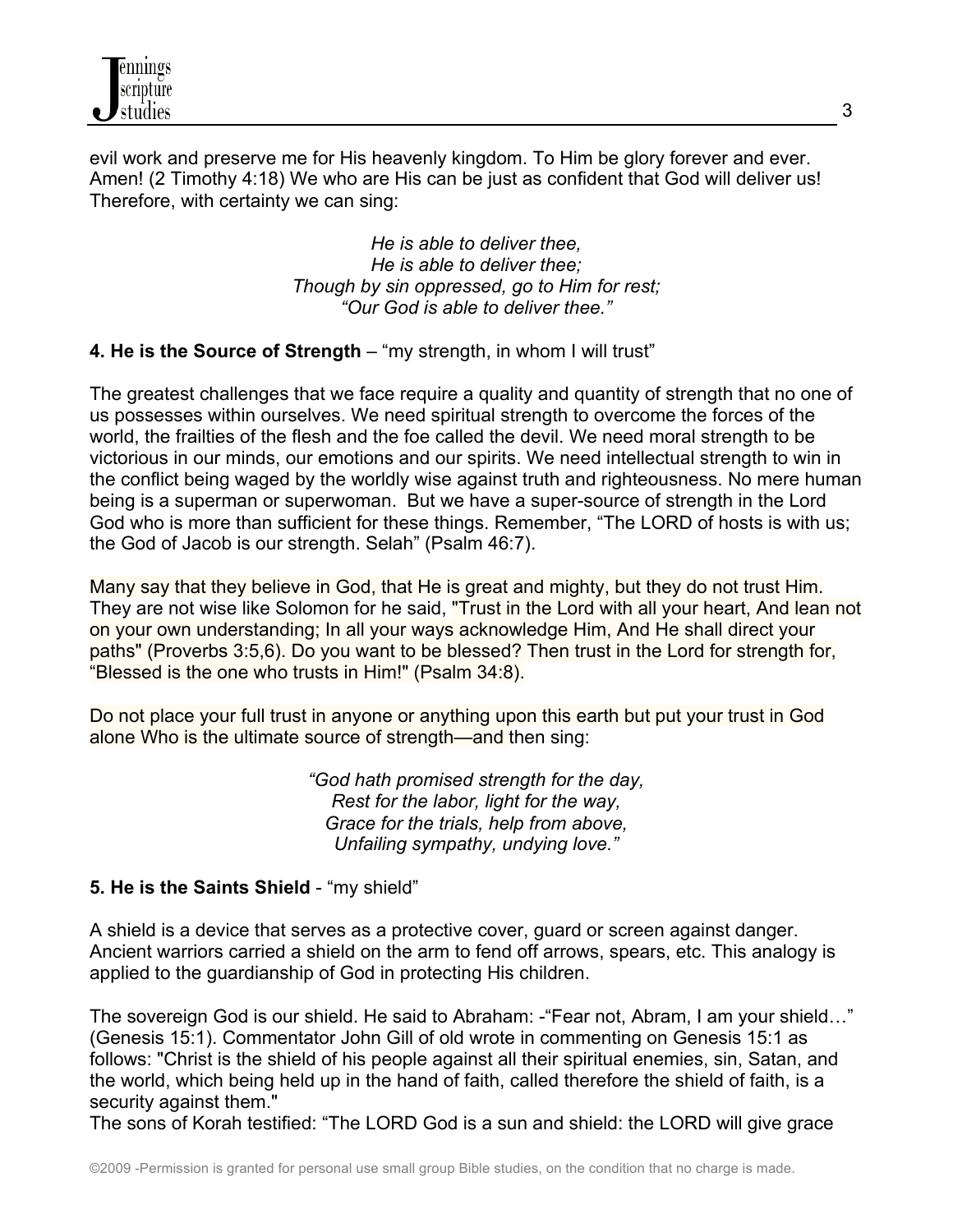and glory; no good thing will he withhold from them that walk uprightly." (Psalm 84:11) The Lord is the Power above us as is the sun; He is the Protector before us as is the shield. What He was in the Old Testament, He is to His people today. As our Shield He is invincible, standing between His people and their enemies, the world, the flesh, and the devil.

Can you confidently say with David, "You, O LORD, are a shield for me…" (Psalm 3:3) If so you can also sing:

*"O worship the King, all glorious above, And gratefully sing His wonderful love; Our Shield and Defender, the Ancient of Days, Pavilioned in splendor, and girded with praise."*

**6. He is the Soul's Salvation** – "the horn of my salvation"

The phrase "horn of my salvation" occurs two times in the Old Testament and is a symbol of strength and power. The figure is borrowed from horned animals which have their strength and defensive weapons in their horns. It is a very "earthy" way to describe the power of God over one's enemies. This terminology is somewhat foreign to us today. However, for those ancients living in an agrarian society the words were very descriptive.

However, there is another analogy that must be considered and that is that on the altar in the Old Testament there was a protrusion on the four corners of the altar called "the horns of the altar." The words, "horns of the altar" occur more than a dozen times in the Old Testament. If a person who was threatened fled to the altar and took hold of the "horns of the altar" that person was protected. In I Kings chapters one and two there are two instances where this happened: "Now Adonijah was afraid of Solomon; so he arose, and went and took hold of the horns of the altar. And it was told Solomon, saying, "Indeed Adonijah is afraid of King Solomon; for look, he has taken hold of the horns of the altar, saying, 'Let King Solomon swear to me today that he will not put his servant to death with the sword.'" (1 Kings 1:50-51). Again, in 1 Kings 2:28 it is recorded: "Joab fled to the tabernacle of the LORD, and took hold of the horns of the altar."

The term "horn of salvation" is used of our Savior, the Lord Jesus, when Zacharias prophesied saying: "Blessed is the Lord God of Israel, for He has visited and redeemed His people, and has raised up a horn of salvation for us in the house of His servant David" (Luke 1:67- 69). Those who come to Jesus for salvation are saved and safe for eternity. They can and should sing:

> *Saved by His power divine, Saved to new life sublime! Life now is sweet and my joy is complete, For I'm saved, saved, saved!*

## **7. He is the Secure Stronghold** – "my stronghold"

A "stronghold" is a place situated naturally, as on a hilltop, etc, or fortified by design, for the